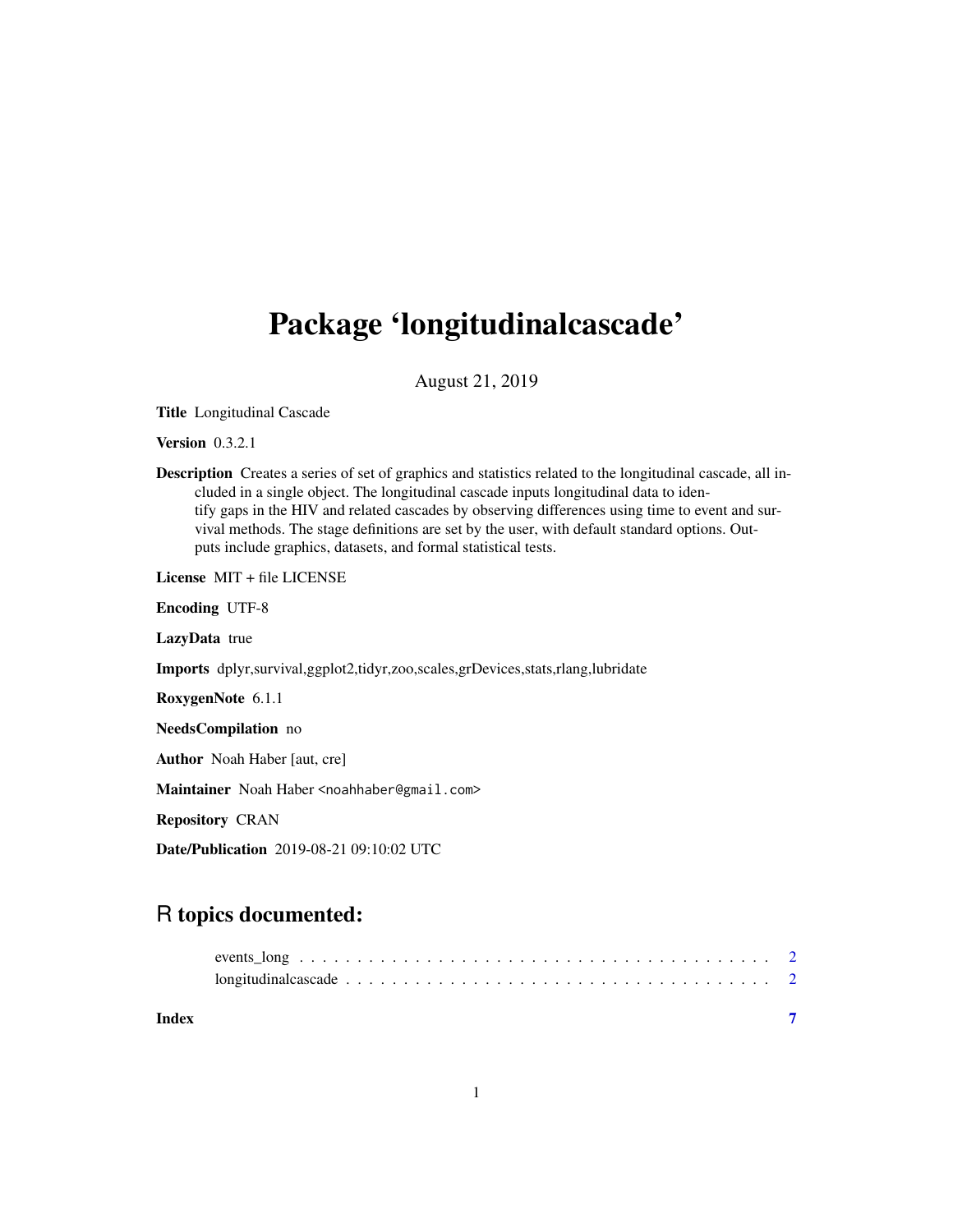<span id="page-1-0"></span>

| events_long | A dataset generated from a simulation to allow users to test functions<br>and functionality.                 |
|-------------|--------------------------------------------------------------------------------------------------------------|
|             | • ID. Individual ID numbers, formated as num<br>• group. Group identifiers for individuals, formatted as chr |
|             | • date. Date of stage event occuring, formatted as date<br>• stage. Stage reached at date, formatted as chr  |

#### Description

A dataset generated from a simulation to allow users to test functions and functionality.

- ID. Individual ID numbers, formated as num
- group. Group identifiers for individuals, formatted as chr
- date. Date of stage event occuring, formatted as date
- stage. Stage reached at date, formatted as chr

#### Usage

data(events\_long)

#### Format

Formatted as a long-shaped dataset with 28,091 observations with 4 variables: ID, Group, Date, Stage

longitudinalcascade *Longitudinal cascade statistics and charts*

#### Description

This package generates a longitudinal casade, including a graphical representation. This takes a long-formatted list of stage-by-stage events and transforms it into a longitudinal cascade, correcting the orders of events.

#### Usage

```
longitudinalcascade(events.long, stages.order, groups.order = NA,
  groups.date.breaks = NA, groups.date.breaks.labels = NA,
  death.indicator = NA, censorship.indicator = NA,censorship.date = "lastdate", allow.sub.stages = FALSE,
  allow.sub.stage.mortality = FALSE,
  sub.stage.mortality.mode = "standard", skip.mode = "none",
```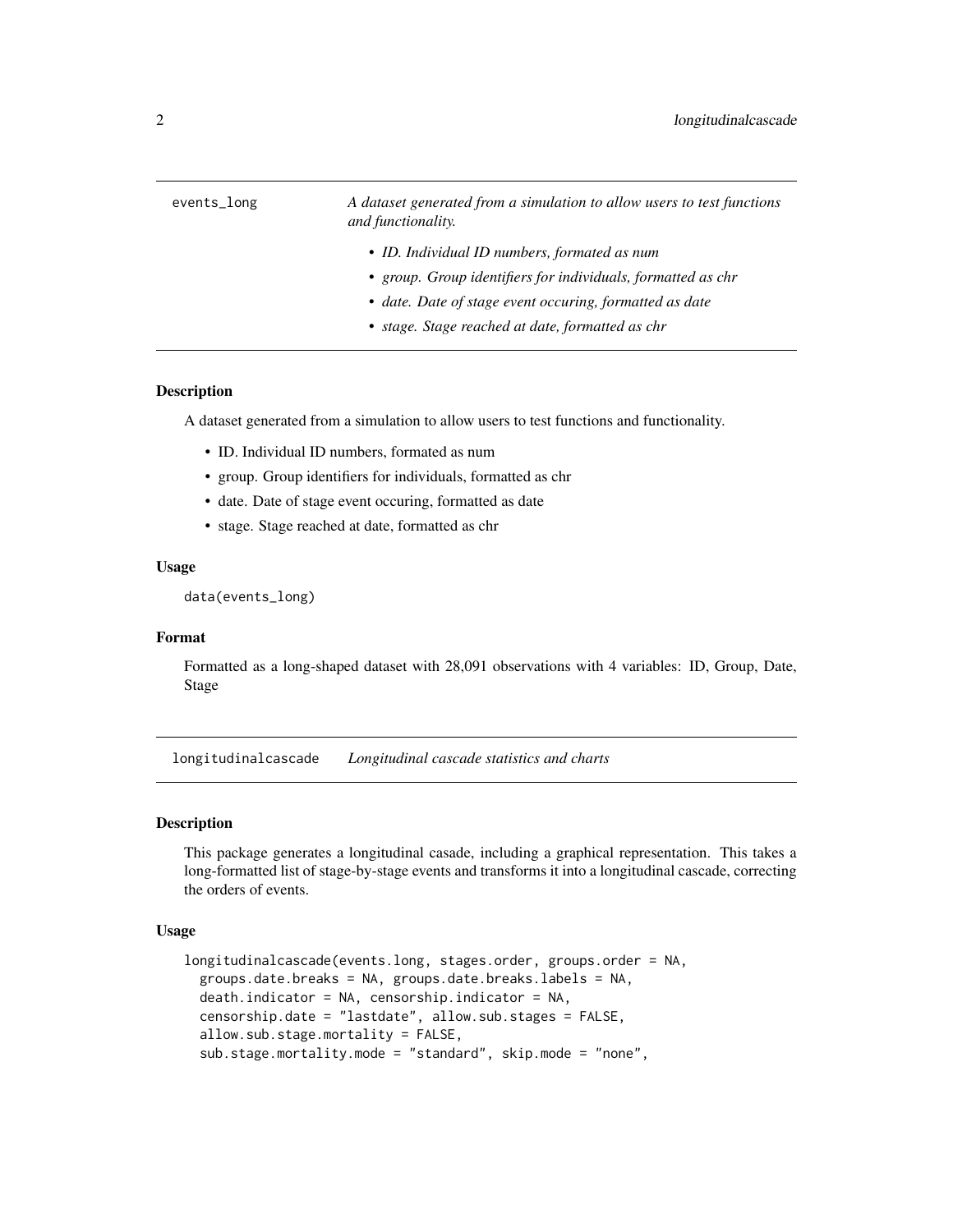```
time.horizon = 365, TTE.quantiles = c(0.25, 0.5, 0.75),
main.fill.colors = "#4472C4", death.fill.color = "#FF6A6A",
chart.mode = "stage panels", ts.indicator = NA, ts.gap.time = 90,
ts.start.stage = 1, ts.end.stage = NA, ts.color = "#a2f2da",
risk.pool.size.line = FALSE, risk.pool.fill.color = "#90dbb2",
background.prior.event = TRUE, suppress.messages = FALSE,
x.axis.title = "Time (years) from start of stage")
```
#### Arguments

- events.long (required) The main dataframe input parameter. The data frame needs at least the following fields: "ID": (required) A string-based individual identifier, indicating every person in the dataset. "date": (required) Date-formatted date on which the event / stage occurred "stage": (required) String indicating the stage achieved by the individual on the specified date. Stages must match the string in the stages.order parameter. Additonal events may be included in the "stage" category, including death, loss to follow up, and interstage events defined in the other parameters. "group": (optional) String indicating any relevent groups of data.
- stages.order (required) stages.order is the parameter which defines the events to be considered in the main cascade and their order. This is a vector of strings matching items in the "Stage" column of the main data frame, e.g. c("Stage 1","Stage 2","Stage 3").
- groups.order (optional) This is a vector of groups, matching the "group" column of the main data frame. If left blank, no group comparisons will be performed. For the chart, each group will have its own row.
- groups.date.breaks

(optional) If groups.date.breaks is filled in, the grouping will be defined by date range of entry event for each transition, rather than groups of individuals. Each transition will independently determine its own groups, based on the time in which the entrance event occurs. Times are determined by a vector of date breaks. Each group is defined as starting from a given date break value and continuing until it reaches the subsequent date break, not including data from that ending break value. For example, setting the break values to be January 1, 2011, January 1, 2012, and January 1, 2013 will create two groups. The first group will take individuals who entered each stage from January 1, 2011 to Dec 31, 2011, and the second will take individuals who entered into the stage from January 1, 2012 to Dec 31, 2012.

groups.date.breaks.labels

(optional) Changes the default labelling of the groups when you are using date break groupings. Entered as a vector of strings, and must be the same length as the number of groups.

death.indicator

(optional) This parameter is the string which indicates a death event in the dataset. If specified, between-stage mortality will be estimated and shown as a KM curve on the top of the chart(s). If left blank, death events will not be estimated.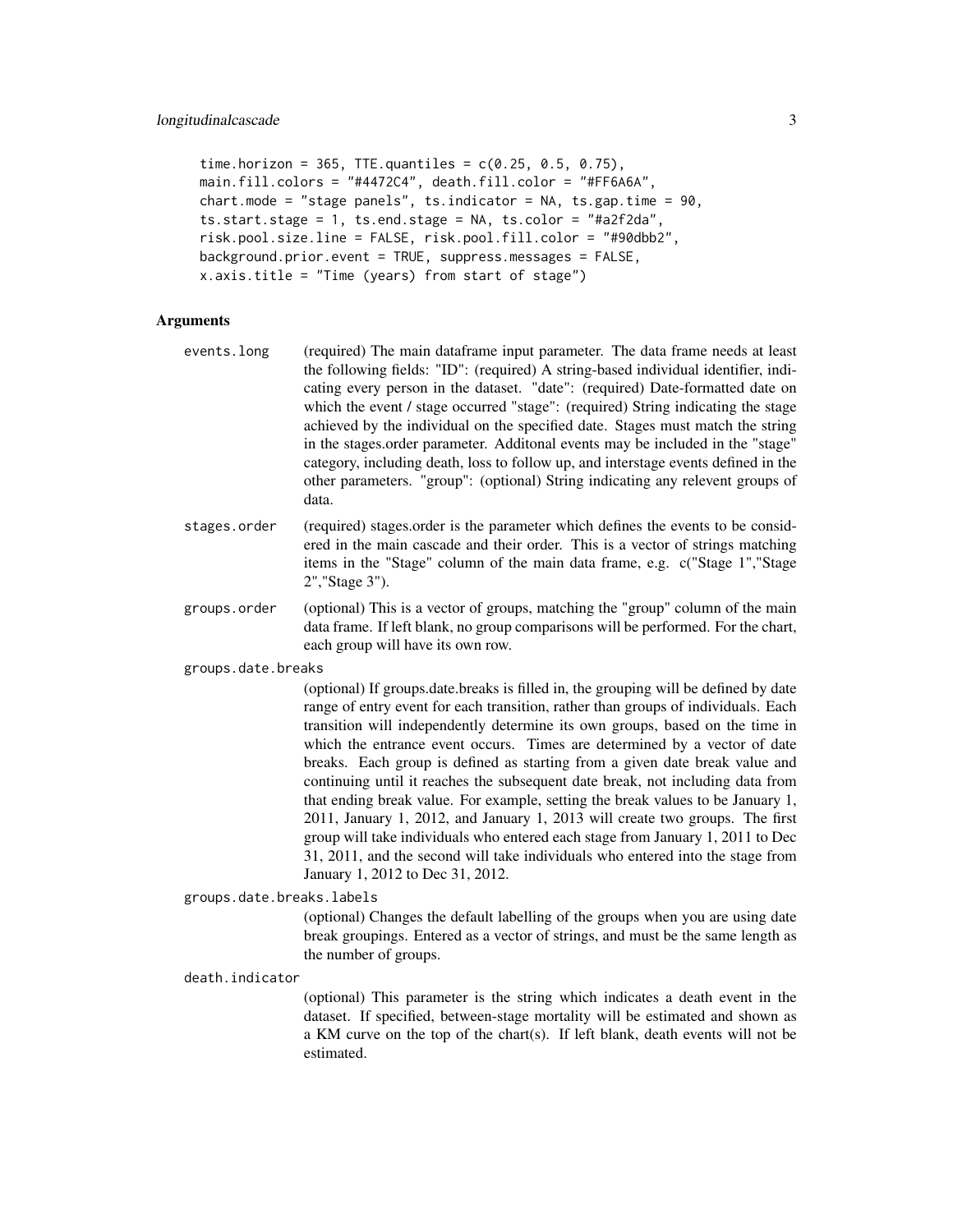#### censorship.indicator

(optional) This parameter is the string which indicates a right-censorship event. Most commonly, this will indicate permanent loss to follow up and/or end of data collection.

#### censorship.date

(optional) By default, censorship is set to the last date of data collection. If you would prefer to set a different date than that, enter it into censorship.date argument as a date.

#### allow.sub.stages

Sub-lines indicate subsequent transitions across the cascade. If TRUE, the main chart will show transitions to all possible subsequent events. For example, if there are 4 stages (1-4), the leftmost chart will show each transition from 1-2, 1-3, and 1-4, while the next chart will show 2-3 and 2-4, and the last chart will show only 3-4. If FALSE, the charts will only show transition to the subsequent stage.

#### allow.sub.stage.mortality

Sub-stage-mortality indicate subsequent mortality transitions across the cascade. If TRUE, the main chart will show transitions to all possible subsequent events. For example, if there are 4 stages (1-4), the leftmost chart will show each transition from 1-2, 1-3, and 1-4, while the next chart will show 2-3 and 2-4, and the last chart will show only 3-4. If FALSE, the charts will only show transition to the subsequent stage.

sub.stage.mortality.mode

By default, sub-stage mortality is shown as a transition underneath the main transition ("standard"). If set to "shifted" substage mortality will be shifted to the top of the chart, and all substages will be shifted downward accordingly

- skip.mode This option shows "skips" across the cascade in each chart, as indicated by the y intercept. If "none" (default) each stage will start only with people who have not moved on to a subsequent stage, i.e. the y intercept will always be 0. If set to "internal" an individual can enter into a stage even if they have "skipped" through it. For example, an individual may go straight from stage 1 to stage 3, skipping 2. If this indicator is FALSE, the stage transition chart from 2-3 will not contain this individual in the denomenator. If TRUE, this individual will be counted in the denomenator for this transition, but will be counted as having transitioned into stage 3 immediately upon entering stage 2. If "external" individuals contribute person-time and are in the y-axis of transitions even prior to their first recorded stage date.
- time.horizon This option shows the maximum range of each stage in days. Defaults to 365 days (1 year).
- TTE.quantiles This option sets the quantiles measured for the quantile time to event outputs, using a c() list. By default, this is set to 0.2, 0.5 (i.e. the median), and 0.75.

#### main.fill.colors

(optional) This defines the color scheme of the stage transition graphs, as a string indicator for color or a c() vector of colors. If the colors contain only one color, the color scheme will automatically generate progressively faded versions of the initial color provided for the remaining stage transitions. Otherwise, a list which is exactly one fewer than the # of stages must be provided, in the order of stage trasitions.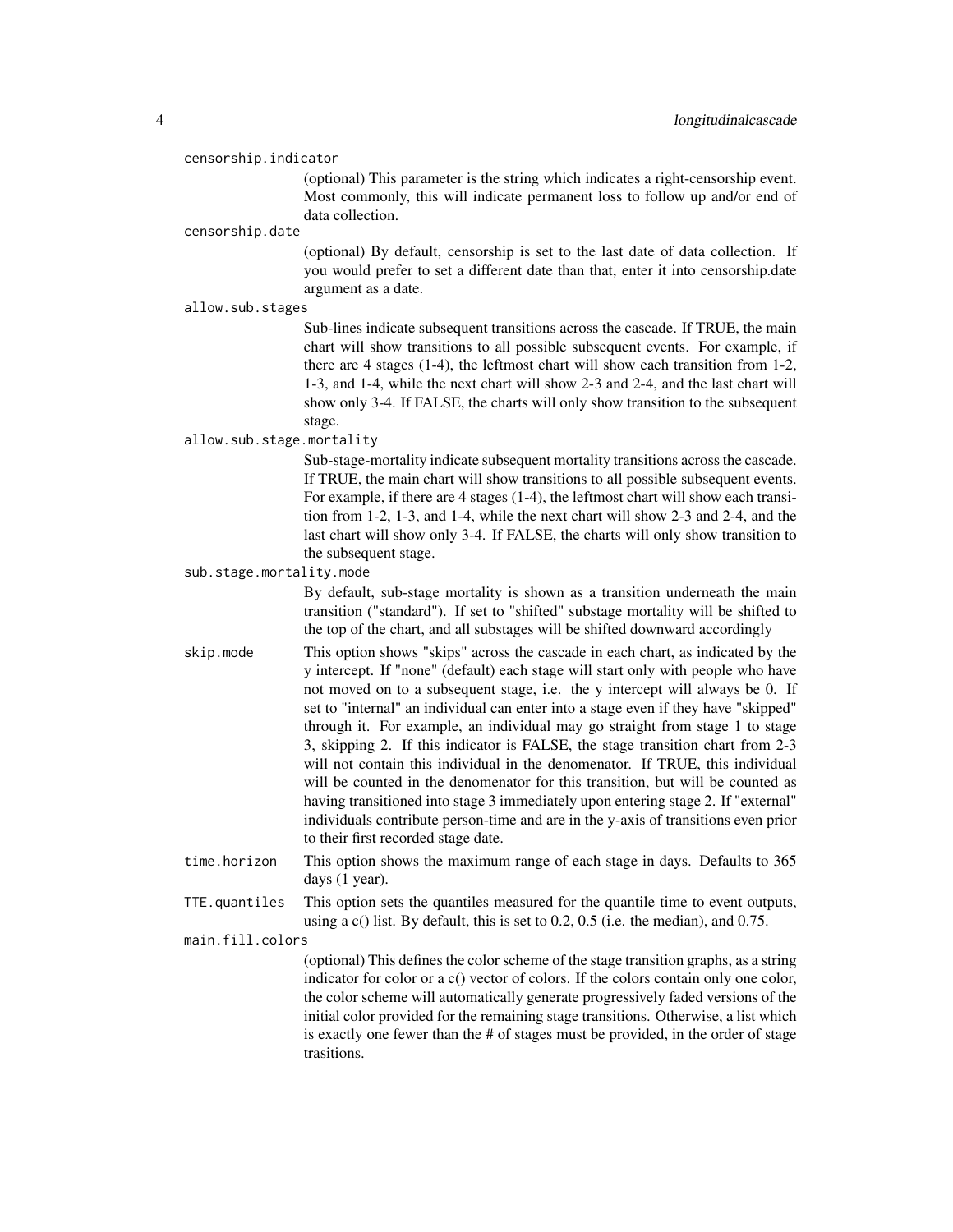death.fill.color

(optional) This defines the color scheme for the death stage transition, as a string indicator for color.

- chart.mode By default, the chart is set to a stage-by-stage panel view ("stage panels"). Alternatively, it may be desirable to have only the first panel showing the overall experience from the first entry condition, as indicated by the "first transition" option.
- ts.indicator (experimental) (optional) This indicates the name of the events indicating the transient stage of interest. Can be either a single indicator, or a c() vector if there are multiple transient stages defined. Defaults to NA, disabling this feature.
- ts.gap.time (experimental) (optional) This indicates the time between events required until an indidual is considered "off" for the given transient stage. Can be either a single indicator, or a c() vector if there are multiple transient stages defined.
- ts.start.stage (experimental) (optional) This indicates the stage at which the transient stage of interest starts. Can be either a single indicator, or a c() vector if there are multiple transient stages defined.
- ts.end.stage (experimental) (optional) This indicates the stage at which the transient stage of interest ends Can be either a single indicator, or a c() vector if there are multiple transient stages defined.
- ts.color (experimental) (optional) Indicates the color used for transient stages
- risk.pool.size.line

Setting to TRUE adds an indicator of risk pool remaining to the main charts as a line reflected beneath the main chart, showing the proportion of the original risk pool remaining at each time point. Defaults to FALSE.

risk.pool.fill.color

(optional) This defines the color scheme for the risk pool graphic, as a string indicator for color.

background.prior.event

(optional) This changes the background of the faceted chart to be the color for the prior event.

- suppress.messages
	- (optional) Suppresses tips and messages about the dataset

x.axis.title (optional) Changes the x axis label

#### References

Haber et al. (2017) Lancet HIV 4(5):e223-e230 [\(PubMed\)](https://www.ncbi.nlm.nih.gov/pubmed/28153470)

#### Examples

```
# Pull in data from example simulated dataset
library(longitudinalcascade)
data(events_long)
```

```
# Set up options
stages.order <- c("First tested positive","Knows status","Linked to care","Eligible for ART",
"Initiated ART","Therapeutic response")
```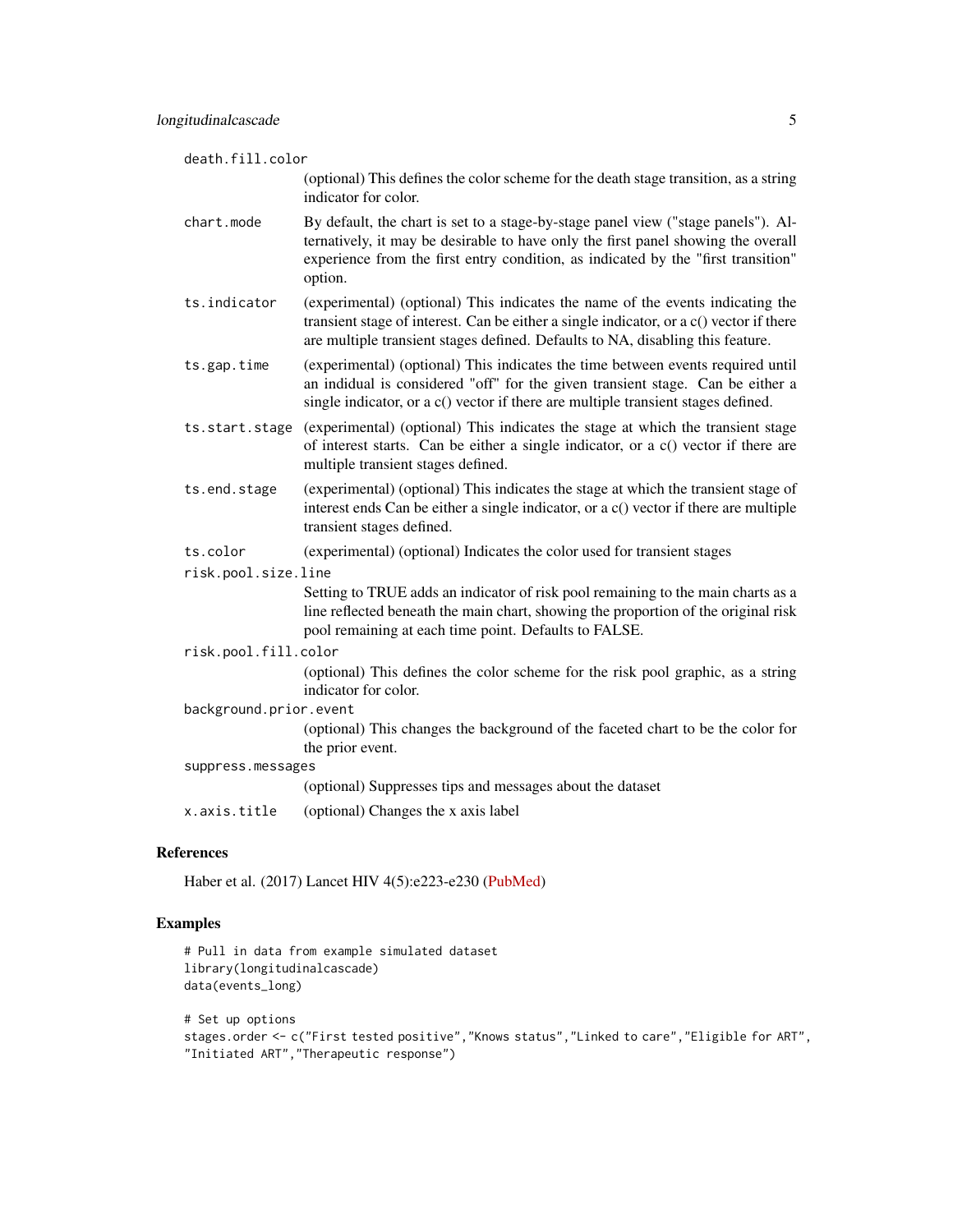```
groups.order <- c("Group 1","Group 2","Group 3")
death.indicator <- "Death"
retention.indicator <- "Clinic visit"
censorship.indicator <- "LTFU"
allow.sub.stages <- TRUE
# Create cascade object
longitudinalcascade.sim <- longitudinalcascade(events_long,stages.order=stages.order,
groups.order=groups.order,death.indicator=death.indicator,
censorship.indicator=censorship.indicator,
allow.sub.stages=allow.sub.stages)
# Print/output main multipanel chart
longitudinalcascade.sim$chart
# Output full survival dataset generated, as a data frame
df.longitudainalcascade.survival <- longitudinalcascade.sim$surv.dataset
# Output heterogeneity test
longitudinalcascade.sim$surv.diffs
# Output original long-formatted list of events
df.events.long <- longitudinalcascade.sim$events.long
# Output generated wide-formatted list of events
df.events.wide <- longitudinalcascade.sim$events.wide
```